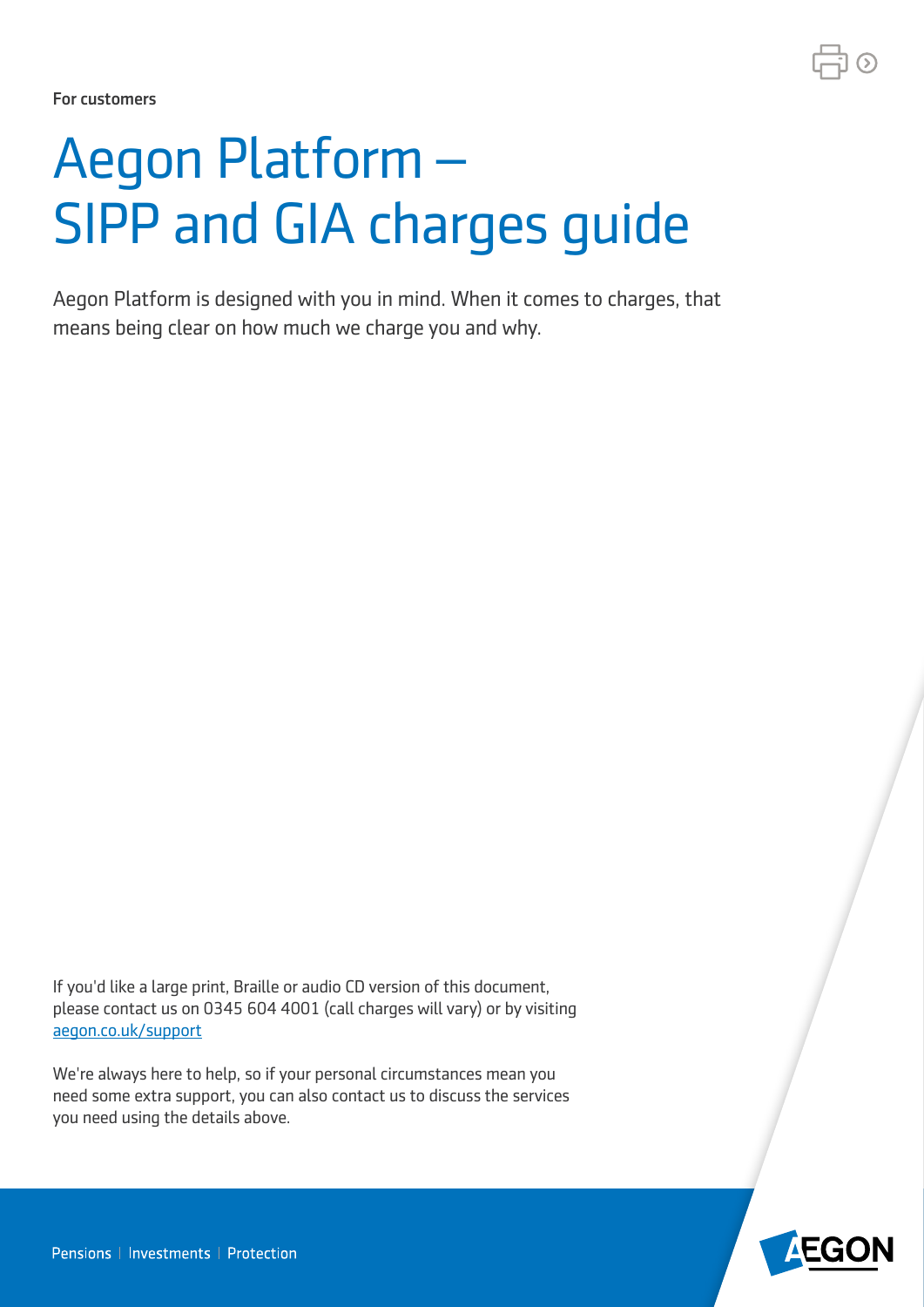This guide explains the charges that could apply to your investment with us. The charges and calculations shown are our current standard charges and calculation methods.

The charges you'll pay may vary from those detailed. To find out the charges that apply specifically to you, please see your illustration. You can find a copy by logging into your online dashboard if you have access, and viewing it in the document library.

You can also contact us at any point to request a copy of your current charges. Alternatively, if you have an intermediary they can explain the charges to you.

If the charges change, we'll write (as detailed in the terms and conditions) explaining how this impacts you.

### **Contents**

| Introduction                                                  | Β |
|---------------------------------------------------------------|---|
| Section 1 - the Aegon Platform annual charge                  | 4 |
| Section 2 - Drawdown fee                                      | 6 |
| Section $3$ – Investment charges                              |   |
| Investment charge                                             |   |
| Discretionary fund manager charge                             |   |
| Other investment charges                                      | 8 |
| Section 4 – Paying an intermediary through the Aegon Platform |   |

| Paying initial adviser charges                     |    |
|----------------------------------------------------|----|
| Paying ongoing adviser charges and service charges |    |
| Paying ad hoc adviser charges                      | 11 |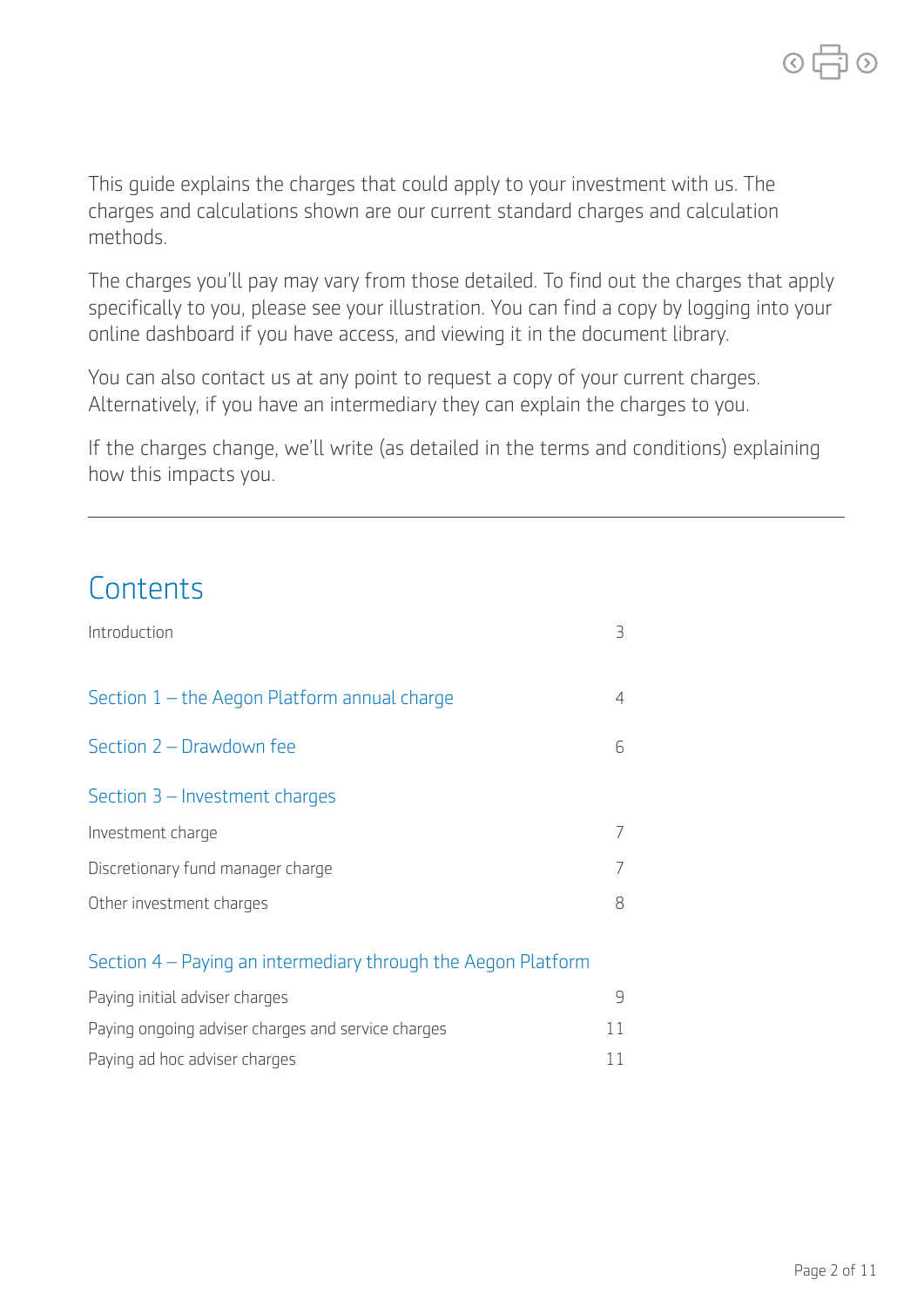### Introduction

#### Products covered by this guide

- Aegon Self-invested personal pension (SIPP); and
- Aegon General Investment Account (GIA).

Please note that this document doesn't cover Aegon Retirement Choices.

#### Understanding the Aegon Platform charges

The Aegon Platform has a clear and flexible charging structure so you'll know exactly what you're paying for. There are three main charges associated with your Aegon Platform account:

- • Annual charge this pays for the administration of your Aegon Platform account;
- • Investment charge this covers the investment manager charge for your chosen investments; and
- • Intermediary charges if you have an intermediary, you'll agree a fee for the advice or service they provide. If you want to, you can pay your intermediary from your Aegon Platform account.

If you have an Aegon SIPP you may also pay a drawdown fee. This is a fee that covers the administration involved in paying you either a regular or an ad-hoc income from the flexi-access drawdown part of your Aegon SIPP.

Please see the 'Understanding and opening your product' FAQs in the [Aegon SIPP key features](https://customerdashboard.aegon.co.uk/content/dam/documents/key-features-of-the-aegon-sipp.pdf) for more information on the structure of your SIPP.

When we set up your Aegon Platform account, each product you open will have its own cash facility. The cash facility is where we deduct charges from, unless specified otherwise in this guide.

Money in your cash facility earns interest. We'll calculate interest on any cash held in your cash facility each day, and credit that amount to your cash facility once a month. You can find the current [interest rate](https://customerdashboard.aegon.co.uk/content/help-and-support.html?tab=faqs#what-rate-of-interest-is-payable-on-cash-in-my-SIPP-cash-facility) on our website.

Please refer to your key features for details of how we take your charges.

#### How do we tell you how much you've paid?

We send you a statement showing the total costs and charges, paid over the previous 12 months once a year.

#### The order we take your regular charges in

Where more than one charge is due on the same day, we'll deduct those charges in the following order:

- Annual charge;
- Ongoing adviser charge;
- Service charge, and
- Discretionary investment manager charge.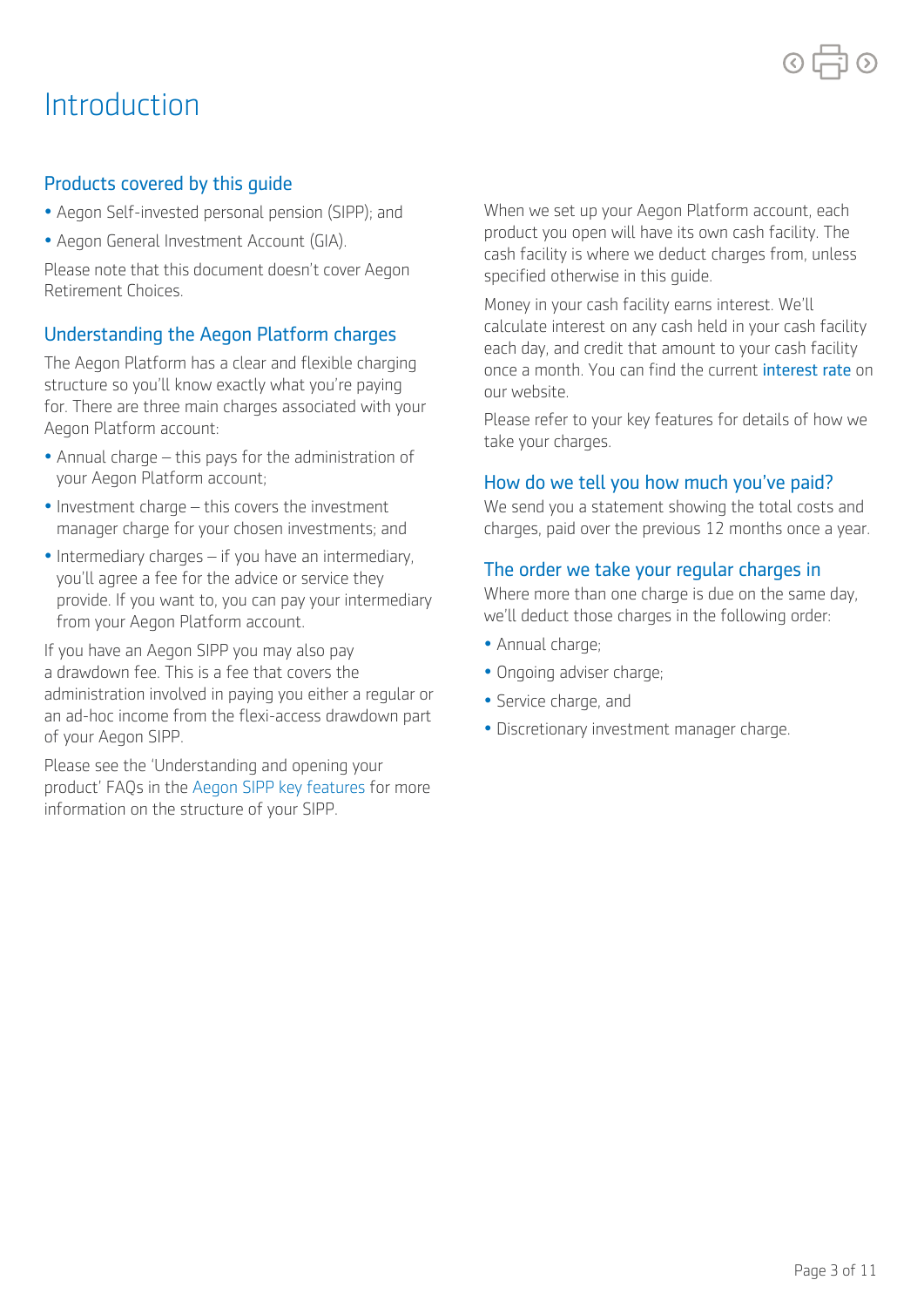

## Section 1 – the Aegon Platform annual charge

The annual charge pays for using the Aegon Platform service and the administration involved in managing your account.

#### How much is the annual charge?

The amount you'll pay is based on the value of your Aegon Platform account. This means your monthly charge usually changes month to month along with the value of your investments.

To ensure you know how much you'll have to pay, we give you a breakdown of your charges in your illustration.

You can view your illustration anytime by logging into your online dashboard, if you have access, and viewing it in the document library. You can also contact us at any point to request a copy of your current charges.

Alternatively, if you have an intermediary they can explain the charges to you.

#### How do you calculate the annual charge?

Although it's called an annual charge, we take payments from your product(s) once a month, rather than once a year. This means we spread the cost for you over the course of the year.

We work out the charge due each month as follows:

- We work out the value of your Aegon Platform account, including cash in a product's cash facility, on the last business day of each month.
- We then apply the charge percentage(s) shown in your illustration to this value to get the annual charge amount. We convert this to a monthly charge by dividing it by 12.

#### When do you take the annual charge?

We'll deduct the charge from the cash facility of your relevant product(s) on or around the first business day of each month.

#### How do you take the annual charge?

If an Aegon SIPP has more than one cash facility, we'll apply the charge proportionately across each part of the SIPP.

We follow the process below to take the charge:

- we take the charge from the cash in the cash facility.
- If there isn't enough cash available, we sell from your chosen investment.

• If you haven't selected an investment, or there's an insufficient amount available in your chosen investment, then we sell any remaining balance required from the largest investment available to the smallest to cover the charges. This means there may be a delay in us taking the charge whilst we wait on the money becoming available.

You can find out how the cash facility works in part 1 of your key features.

#### What if I have more than one product in my Aegon Platform account?

We'll apply the charge proportionately across your products based on the value of each product.

#### I have a number of products on the one Aegon Platform account but I use more than one intermediary

For example, if you had a value of £150,000 in If this applies to you, you'll pay separate annual charges on the products associated with each intermediary. products across two intermediaries, £110,000 with intermediary one and £40,000 with intermediary two, you'll pay two separate Aegon Platform annual charges. The annual charges would be based on the values of the product(s) associated with each intermediary:

- one charge based on the product(s) valued at; £110,000 with intermediary one, and
- a second charge based on the product(s) valued at £40,000 with intermediary two.

We won't base the annual charge on a single £150,000 Aegon Platform account value which may mean that you pay more.

#### I no longer have a relationship with a particular intermediary

If:

- you instruct us you no longer want to be associated with an intermediary for one or more of your products, or
- your intermediary instructs us they no longer want to service one or more of your products,

we may agree for you to continue those products on a non-intermediated basis. This means you may be moved on to a diferent annual charge used for customers without an intermediary. This may mean your annual charge will increase. We'll contact you if this applies to you.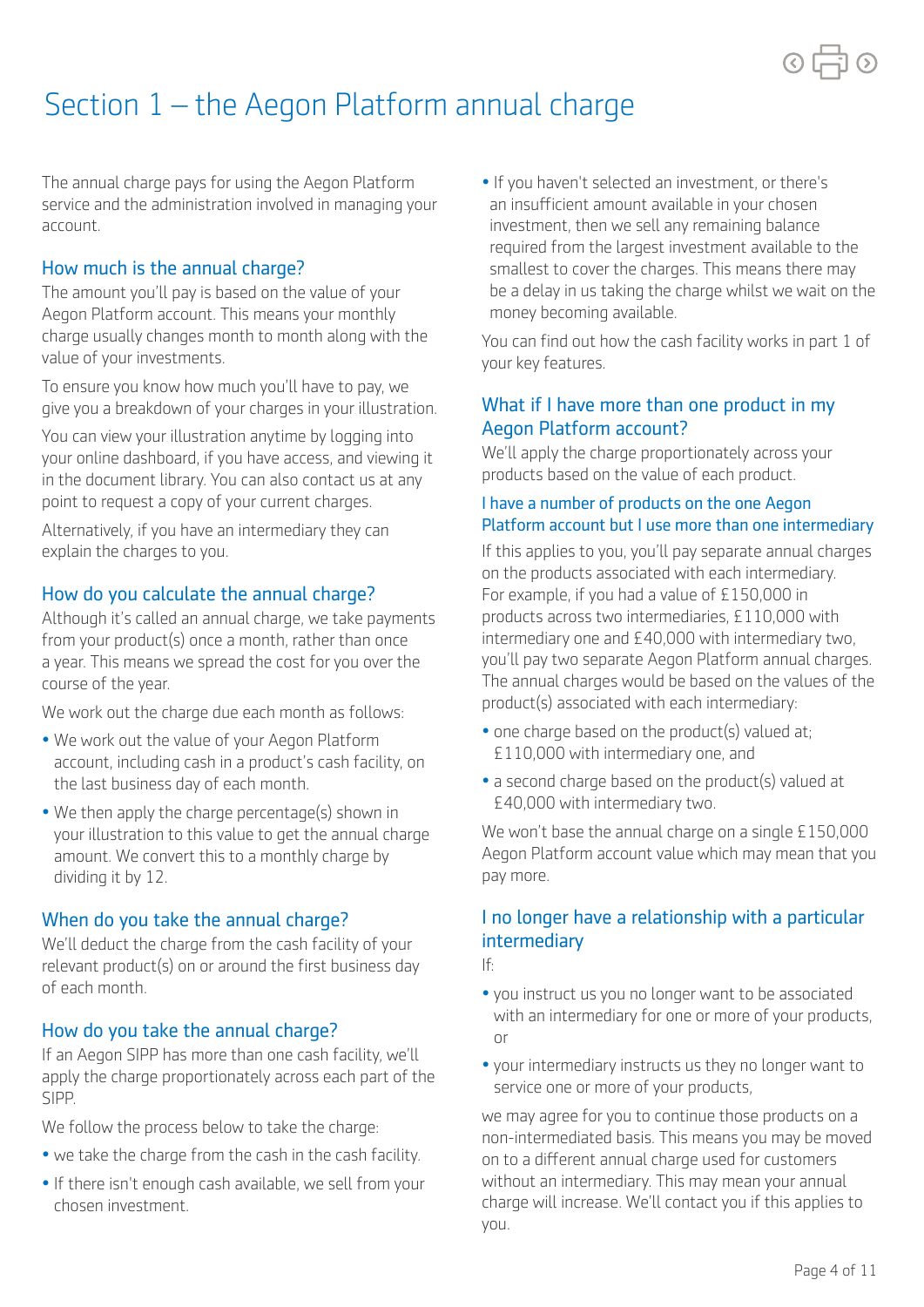#### What if I change my intermediary?

If you change intermediary, your annual charge might change for the products they represent.

#### If I have a joint Aegon GIA, how does that impact my annual charge?

We hold joint Aegon GIA products as separate Aegon Platform accounts. We automatically include the value of the joint Aegon GIA when calculating the annual charge on your Aegon Platform account if:

- you're the primary holder of the joint Aegon GIA, and
- you have the same intermediary relationship for your joint Aegon GIA and your own Aegon Platform account products.

If you're a secondary holder of the joint Aegon GIA, we don't take the joint Aegon GIA into account when calculating the annual charge on your Aegon Platform account.

 $\odot$   $\Box$   $\odot$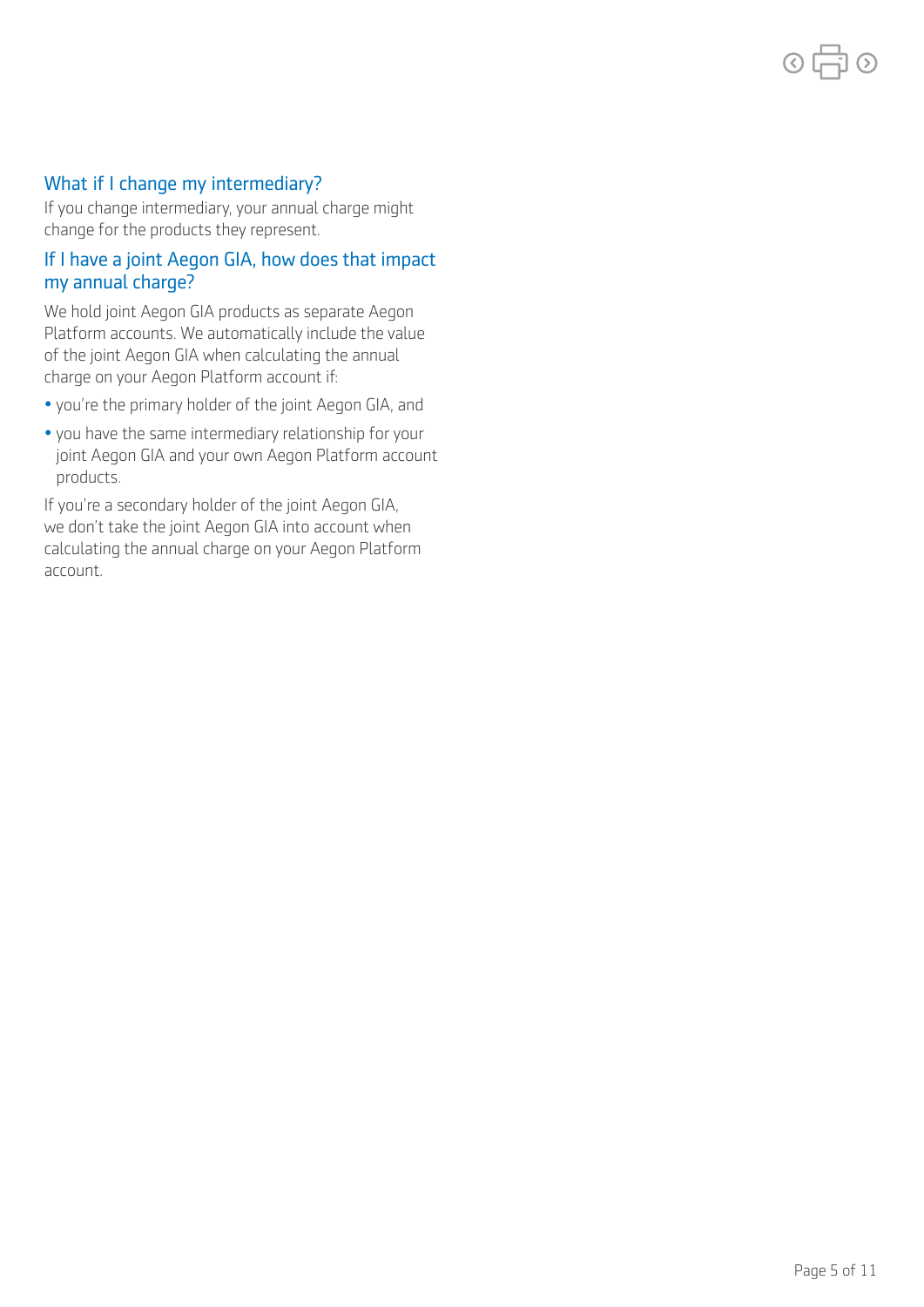### Section 2 – Drawdown fee

#### What's a drawdown fee?

This is a fee that covers the administration involved in paying you either a regular or an ad-hoc income from the flexi-access drawdown part of your Aegon SIPP.

Please see the 'Understanding and opening your product' FAQs in the Aegon SIPP key features for more information on the structure of your SIPP.

#### How much is the fee?

The drawdown fee is a flat rate of £75.00 per year.

If you have more than one drawdown income stream from your Aegon Platform account, you'll only pay a single £75.00 fee. We'll take the fee equally across all the drawdown accounts you're taking income from.

#### What triggers a drawdown fee and how often is it taken?

Aegon SIPP. We charge a drawdown fee once a year if you take income from the flexi-access drawdown part of your

The fee is triggered the first time you take an income payment and every year thereafter that you continue taking drawdown income payments.

If you stop taking drawdown income for a period of one year after your last income payment, we won't take the fee.

We'll only take the fee again you if you restart your income.

#### How do we take the fee?

We follow the process below to take the fee:

- we take the fee from the cash in the cash facility.
- If there isn't enough cash available, we sell from your chosen fund.
- If you haven't selected a fund, or there's an insufficient amount available in your chosen fund, then we sell any remaining balance required from the largest value investment available to the smallest to cover the fee.

#### How do we tell you how much you've paid?

Your yearly statement will show the total costs and charges including any drawdown fee, paid over the previous 12 months.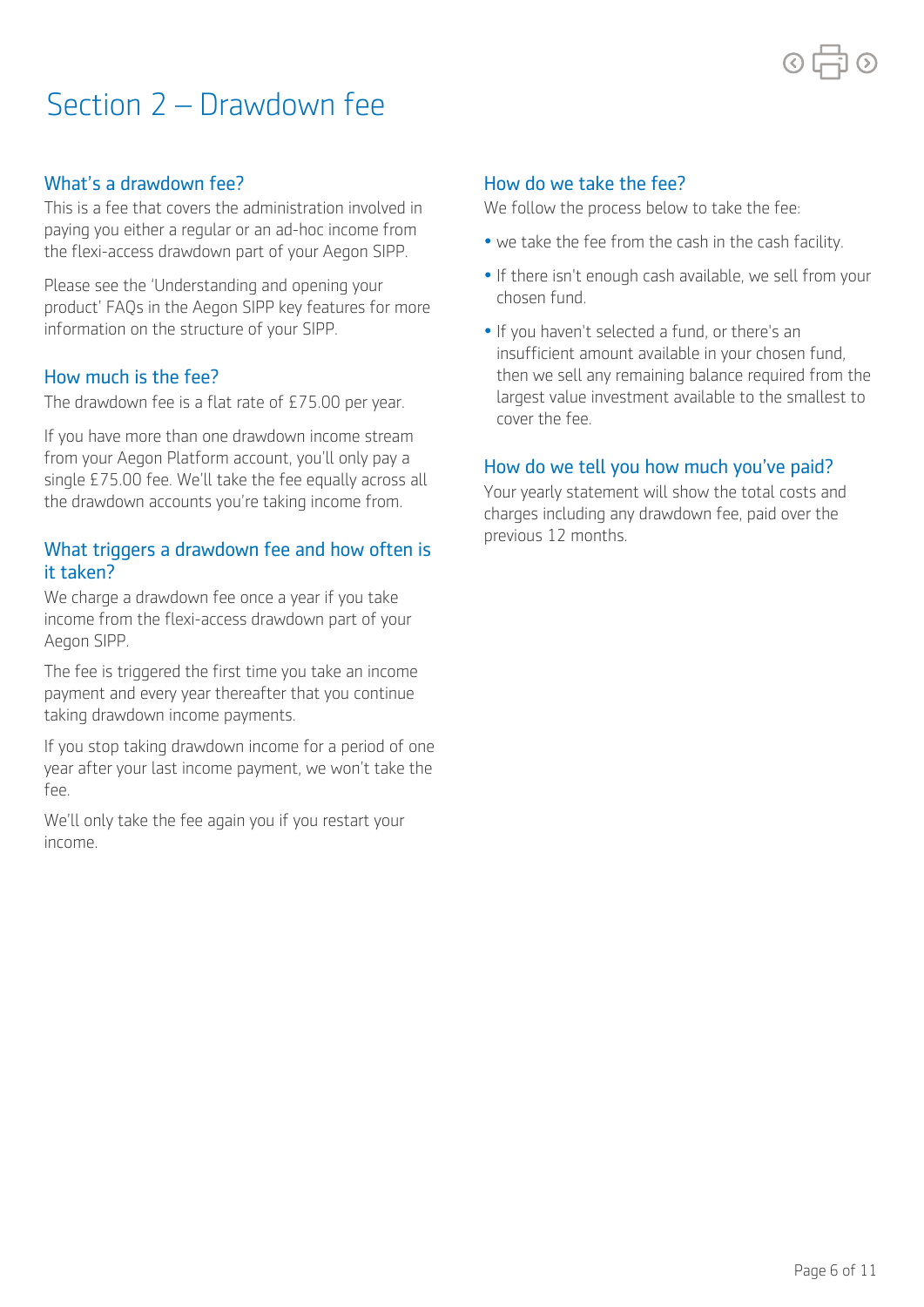

### Section 3 – Investment charges

#### Investment charge

#### What's the investment charge?

This is the charge the investment manager<sup>1</sup> takes to cover the cost of managing your investments available through your Aegon Platform account.

1 Investment managers (also known as investment providers) manage and provide the diferent investment options available through the Aegon Platform.

#### How much is the investment charge?

The charge varies from investment to investment. This means the amount you'll pay depends on the investments you select.

You'll pay the fund's ongoing investment charge as shown on the fund's Key Investor Information Document (KIID) or fund factsheet. You can find out more about the investment options available and how much they cost on our website.

#### How and when is the charge taken?

The investment charge is calculated daily and the charge is either taken directly from the investment or is taken into account in the fund's investment price, so you won't see it as a separate charge on your account.

For example, if an investment has an annual charge of 0.20% then each day 1/365th of 0.20% (i.e. 0.00055%) would be calculated as a percentage of the investments held with the investment manager and taken to cover the investment charge.

Please note, if your fund annual management charge increases we'll write to let you know. If it reduces we won't write to you.

#### Rebates

Some investments provide a portion of the investment charge back in the form of a rebate. We'll invest any rebates of £1 or more received in the same product, by buying new units in the investment with the highest value. Rebates of less than £1 are paid into the cash facility.

Rebates from funds held in an Aegon General Investment Account will be paid net of basic rate income tax. Depending on your individual circumstances you may be able to reclaim this tax from the HM Revenue and Customs, or be liable for additional tax. Rebates from funds held in an Aegon SIPP are paid in full without any tax being deducted. Please speak to an intermediary for further information.

The tax treatment depends on your individual circumstances and may be subject to change in future.

### Discretionary fund manager charge

#### What is a discretionary fund manager (DFM)?

A DFM is a specialist investment manager who you authorise to change the mix of investments you hold on your behalf, without them needing to gain your consent for each change they make.

#### Will I have to pay a DFM charge?

You'll only be charged a DFM charge if you decide to use a DFM. You'll need an intermediary to do this.

#### How much is the charge?

The charge is a percentage of the value of the investments in your product managed by that DFM. The percentage charged by different DFMs will vary. Your intermediary can explain how much you can expect to pay.

#### How often is the charge taken?

The charge is taken monthly.

#### How is the charge calculated?

The charge is calculated using the value of the investment managed by the DFM on the last business day of the month. We'll pay the charge on your behalf on or around the first business day of the following month. For more details please refer to your illustration, or speak to your intermediary.

#### How do we take the charge?

We follow the process below to take the charge:

- we take the DFM charge from cash in the cash facility.
- If there isn't enough cash available, we sell from your chosen investment.
- If you haven't selected an investment, or there's an insufficient amount available in your chosen investment, then we sell any remaining balance required from the largest investment available to the smallest to cover the charges. This means there may be a delay in us taking the charge whilst we wait on the money becoming available.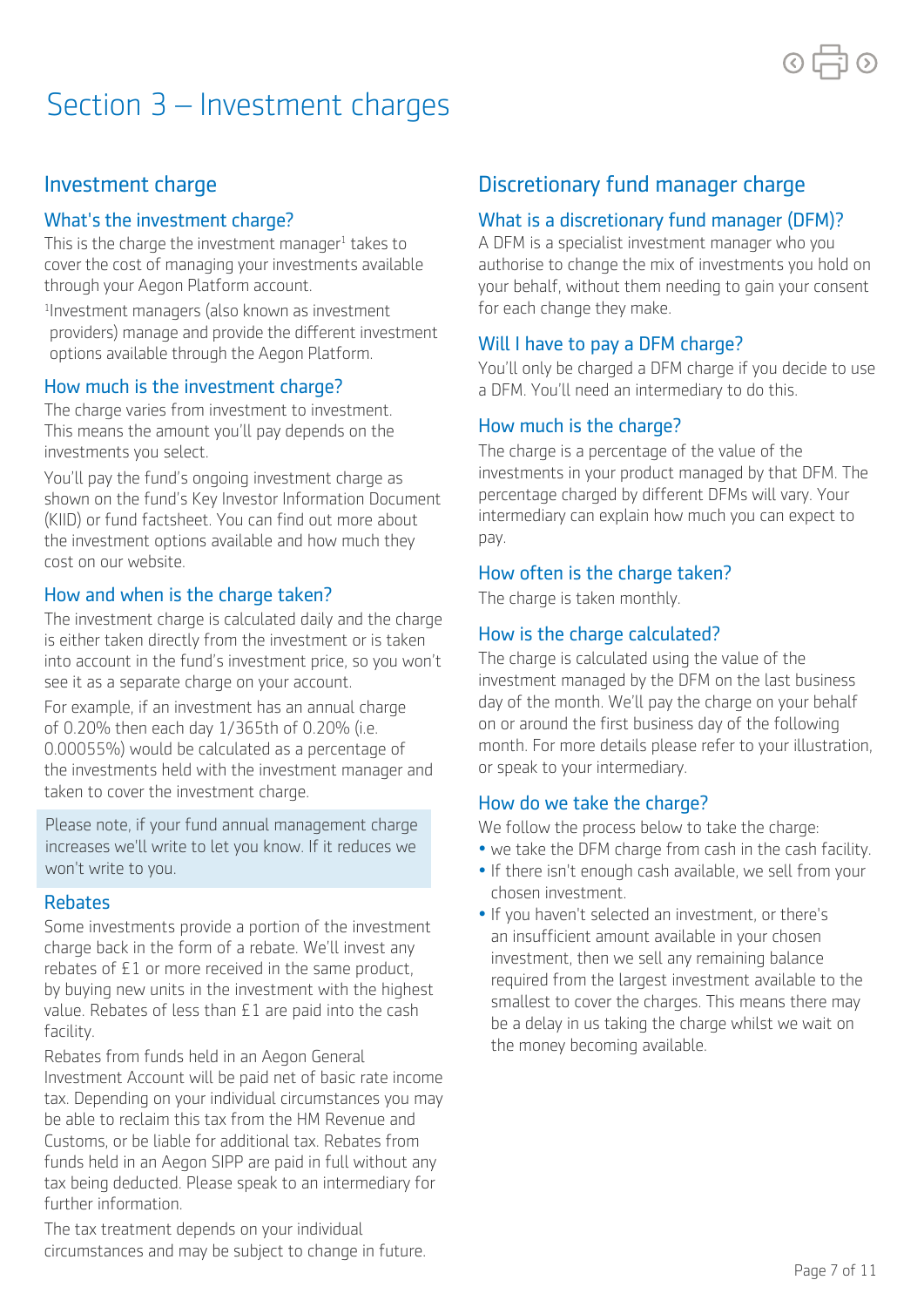

### Other investment charge

#### Stockbroker fee

#### What's a stockbroker fee?

 This is a dealing fee that applies to every purchase or sale of equities or investment trusts. It isn't triggered by changes in value.

#### How much is it?

It's a flat fee of £15.00.

#### Will I be charged a stockbroker fee?

 You'll only be charged if you buy or sell equities or investment trusts. You'll need an intermediary to do this.

#### How is the fee taken?

 enough money in your cash facility: We'll take the fee from your cash facility. If there isn't

- • on purchases we'll deduct the fee from the cash provided for the purchase.
- • on sales we'll deduct the fee from the sale proceeds.

You can find out how the cash facility works in part 1 of your Aegon SIPP key features document.

#### Aggregated stockbroker fee

#### What's an aggregated stockbroker fee?

 or full sale of exchange traded funds (ETFs). It isn't This is a dealing fee that applies to every new purchase triggered by changes in value.

#### How much is it?

It's a flat rate of £10.00.

#### Will I be charged an aggregated stockbroker fee?

 need an intermediary to do this. You'll only be charged if you buy or sell ETFs. You'll

#### How is the fee taken?

 enough money in your cash facility, We'll take the fee from your cash facility. If there isn't

- • on purchases we'll take the charge the next time cash is available in the cash facility.
- • on sales we'll deduct the fee from the sale proceeds.

You can find out how the cash facility works in part 1 of your Aegon SIPP key features document.

#### Other dealing related charges

#### Stamp duty

 Stamp duty will apply to company share and investment trust transactions over.

#### PTM levy

A £1 PTM levy is charged for company share transactions over £10,000. The PTM levy goes to the Panel of Takeovers and Mergers.

#### Investment entry and exit charges

 Please refer to your Key Investor Information Document, Investment entry and exit charges may also apply. fund factsheet and Aegon SIPP key features for details.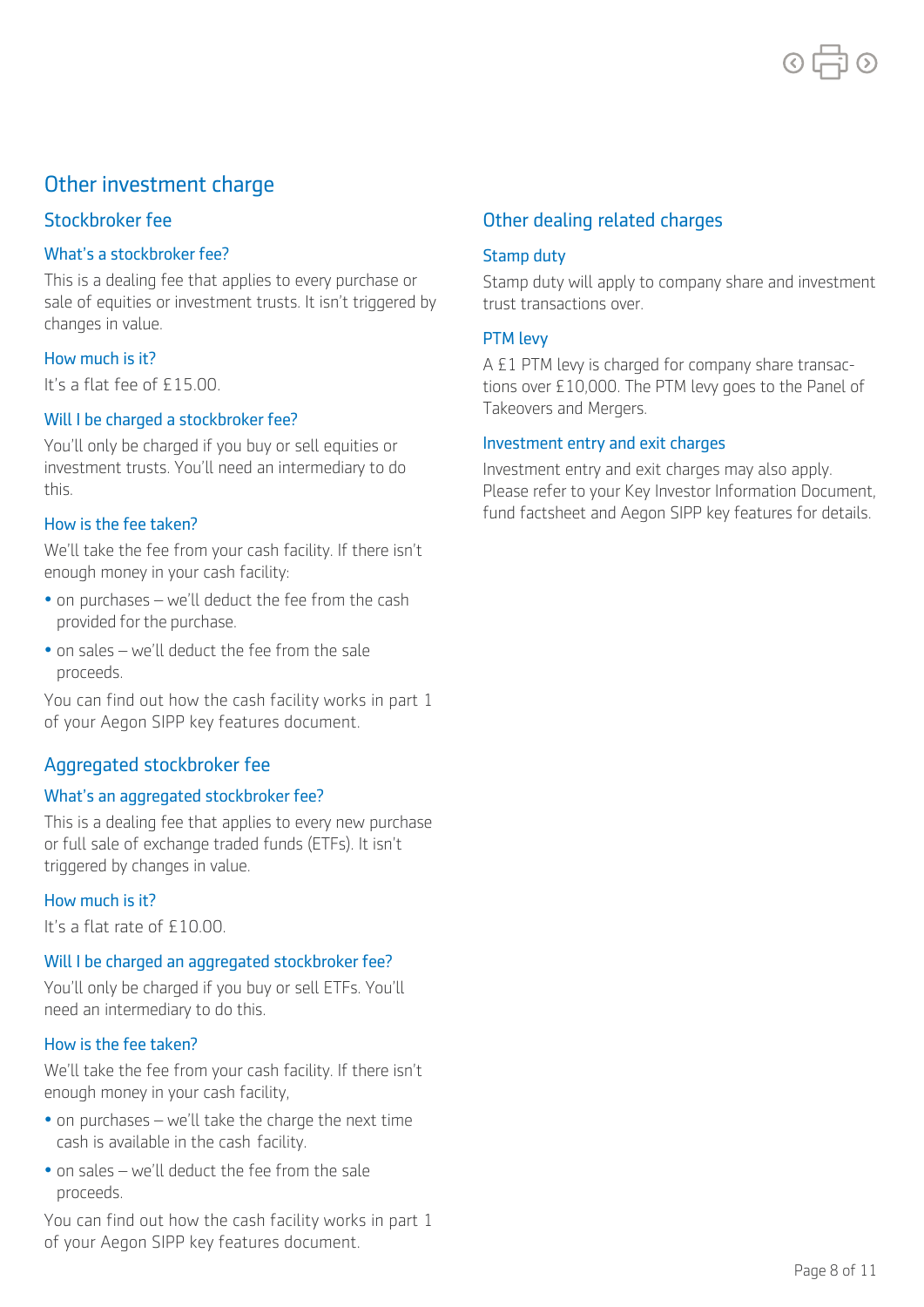$\circ$  市 $\circ$ 

### Section 4 – Paying an intermediary through the Aegon Platform

If you have an intermediary, you'll agree a fee for the advice and/or service you receive from them. Intermediary charges will be clearly shown on your illustration. If you want to, you can pay this fee from your Aegon Platform account.

If you agree to add an adviser charge at a later date, your intermediary will provide you with the information to show how these will impact your Aegon Platform account.

#### Options for paying your intermediary through your Aegon Platform account

How you pay your intermediary depends on whether or not you're receiving advice. Your options:

| Intermediary provides<br>advice                                                                      | Intermediary doesn't<br>provide advice                          |
|------------------------------------------------------------------------------------------------------|-----------------------------------------------------------------|
| Initial adviser charge<br>(this is usually a one-off<br>amount taken from the<br>initial investment) | Service charge (a regular<br>amount taken from your<br>product) |
| Ongoing adviser charge<br>(OAC) (a regular amount<br>taken from your product)                        |                                                                 |
| Ad hoc adviser charge<br>(this is a single lump-sum<br>payment)                                      |                                                                 |

### Paying initial adviser charges

The payment options available depend on the type of contribution you make. These can be:

- Single contributions or transfer payments, or
- Regular contributions.

Your intermediary will confirm if VAT applies.

#### Single contributions or transfer payments

An initial adviser charge would be taken from the cash facility of your product. We do this either as a specific monetary amount, or as a percentage of either your single contribution or transfer payment amount. We calculate any percentage based initial adviser charge on single contributions after we've added any basic rate tax relief.

#### Worked example 1 – percentage of your transfer payment

If you pay a transfer of £100,000 into the savings part of your Aegon SIPP, and you agree to pay your intermediary 3% of the transfer amount, the charge would be £3,000. You'll pay your intermediary from your Aegon SIPP as shown below.

| <b>Step</b>                                                          | <b>Details</b>                                                        |
|----------------------------------------------------------------------|-----------------------------------------------------------------------|
| SIPP transfer amount<br>received and paid into<br>your cash facility | £100,000                                                              |
| We immediately deduct<br>the agreed Initial adviser<br>charge        | £3,000 (3% of the<br>£100,000 transfer<br>amount)                     |
| We invest the balance                                                | We invest the remaining<br>£97,000 according to<br>your instructions. |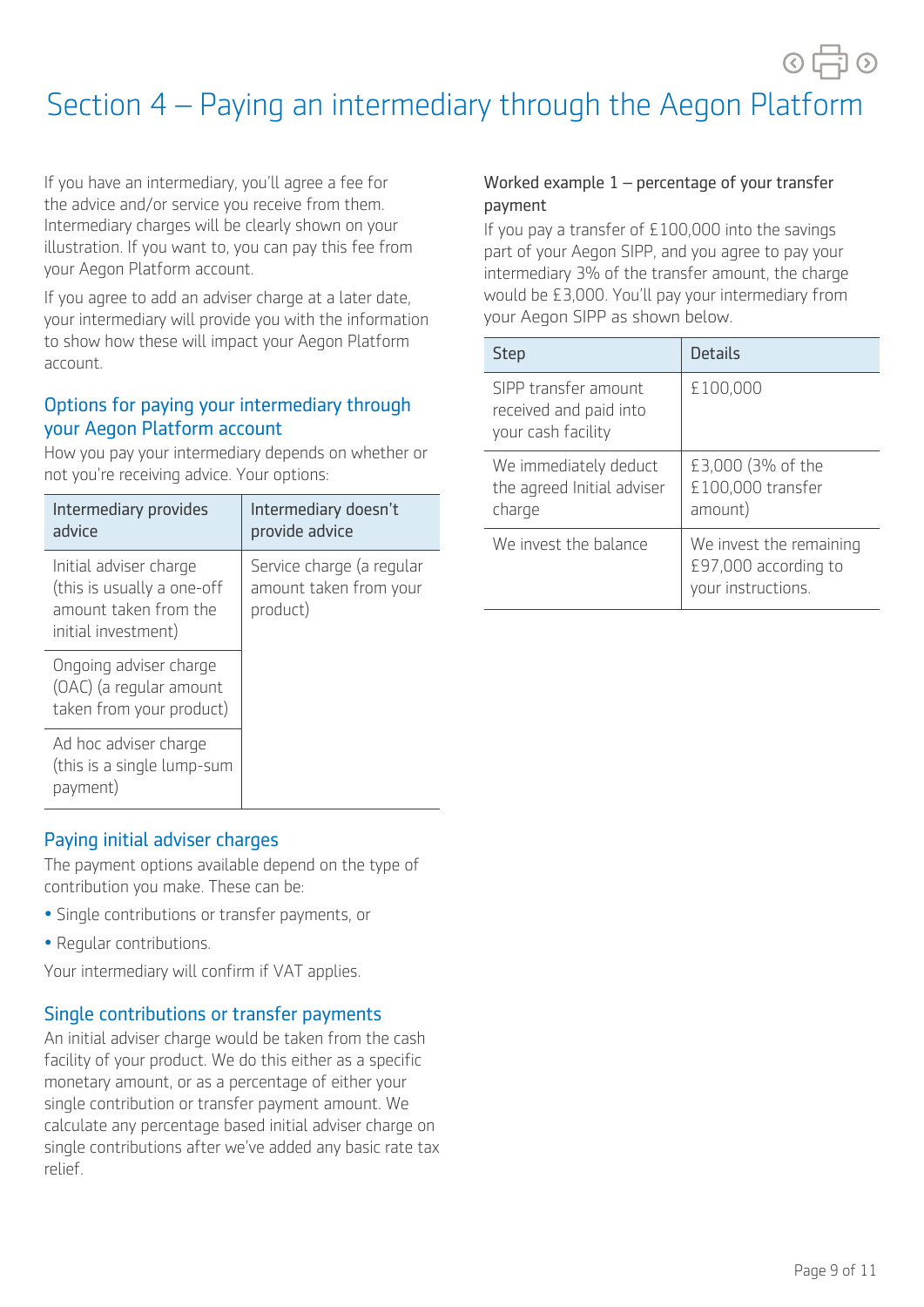#### Worked example 2 – percentage of your immediate drawdown on a transfer payment

You take tax-free cash and immediate drawdown on an Aegon SIPP transfer payment of £100,000. You'll pay your intermediary from your Aegon SIPP as shown below.

| <b>Step</b>                                                                                                           | You pay the charge from<br>your SIPP                                    |
|-----------------------------------------------------------------------------------------------------------------------|-------------------------------------------------------------------------|
| We receive a SIPP<br>transfer received and pay<br>it into the cash facility in<br>the savings part of your<br>SIPP.   | £100,000 received                                                       |
| You take 25% tax-free<br>cash                                                                                         | of £25,000                                                              |
| We move the balance<br>after taking tax-free<br>cash to the cash facility<br>of your flexi-access<br>drawdown account | £75,000 balance                                                         |
| We calculate the initial<br>adviser charge amount                                                                     | £2,250 (3% of the<br>£75,000 balance)                                   |
| We deduct the initial<br>adviser charge from<br>the cash facility of your<br>flexi-access drawdown<br>account         | We take £2,250 from the<br>£75,000 balance to pay<br>your intermediary. |
| We invest the balance                                                                                                 | of £72,750 according to<br>your instructions.                           |

#### Regular contributions

You can choose to pay your intermediary an initial adviser charge when you start paying in regular contributions.

If you do this, you can pay your intermediary an initial adviser charge over a period of up to 36 months. The payment can be up to 100% of the regular contribution amount each month for the agreed term

It's important to understand how we manage initial adviser charge payments. We'll deduct the agreed initial adviser charge amount from your product's cash facility on or around the first business day of each month for the agreed term. Stopping or changing the regular contribution amount won't change the initial adviser charge amount or the agreed term.

#### How do we take the initial adviser charge?

We follow the process below to take the charge:

- we take the charge from the cash in the cash facility.
- If there isn't enough cash available, we sell from your chosen investment.
- If you haven't selected an investment, or there's an insufficient amount available in your chosen investment, we sell any remaining balance required from the largest investment available to the smallest to cover the charge.

You can find out how the cash facility works in part 1 of your Aegon SIPP key features document.

We won't pay the charge if we can't raise enough money from selling investments. It will remain unpaid until sufficient cash becomes available. Please note that you may still be liable to pay your intermediary, even if we can't take it from your product.

Please see part 1 of your key features document for more information on how the cash facility works.

#### A worked example – percentage of your regular SIPP contributions

You want to pay in regular contributions of £500 each month to your Aegon SIPP, and you agree to pay your intermediary £240 over a 24 month period. The payments will work as shown below:

| <b>Step</b>                                                   | Value                                                                                                                                                                                              |
|---------------------------------------------------------------|----------------------------------------------------------------------------------------------------------------------------------------------------------------------------------------------------|
| Your initial regular<br>monthly contribution                  | £500                                                                                                                                                                                               |
| We immediately deduct<br>the agreed Initial adviser<br>charge | £240 over a 24 month<br>period.                                                                                                                                                                    |
| The payments to your<br>intermediary                          | We'd take £10 per month<br>for 24 months (ie 2% of<br>£500).                                                                                                                                       |
|                                                               | Assuming there's enough<br>cash in the SIPP's cash<br>facility each month to<br>pay the charge, your<br>intermediary will get 24<br>payments of £10 on the<br>first business day of each<br>month. |